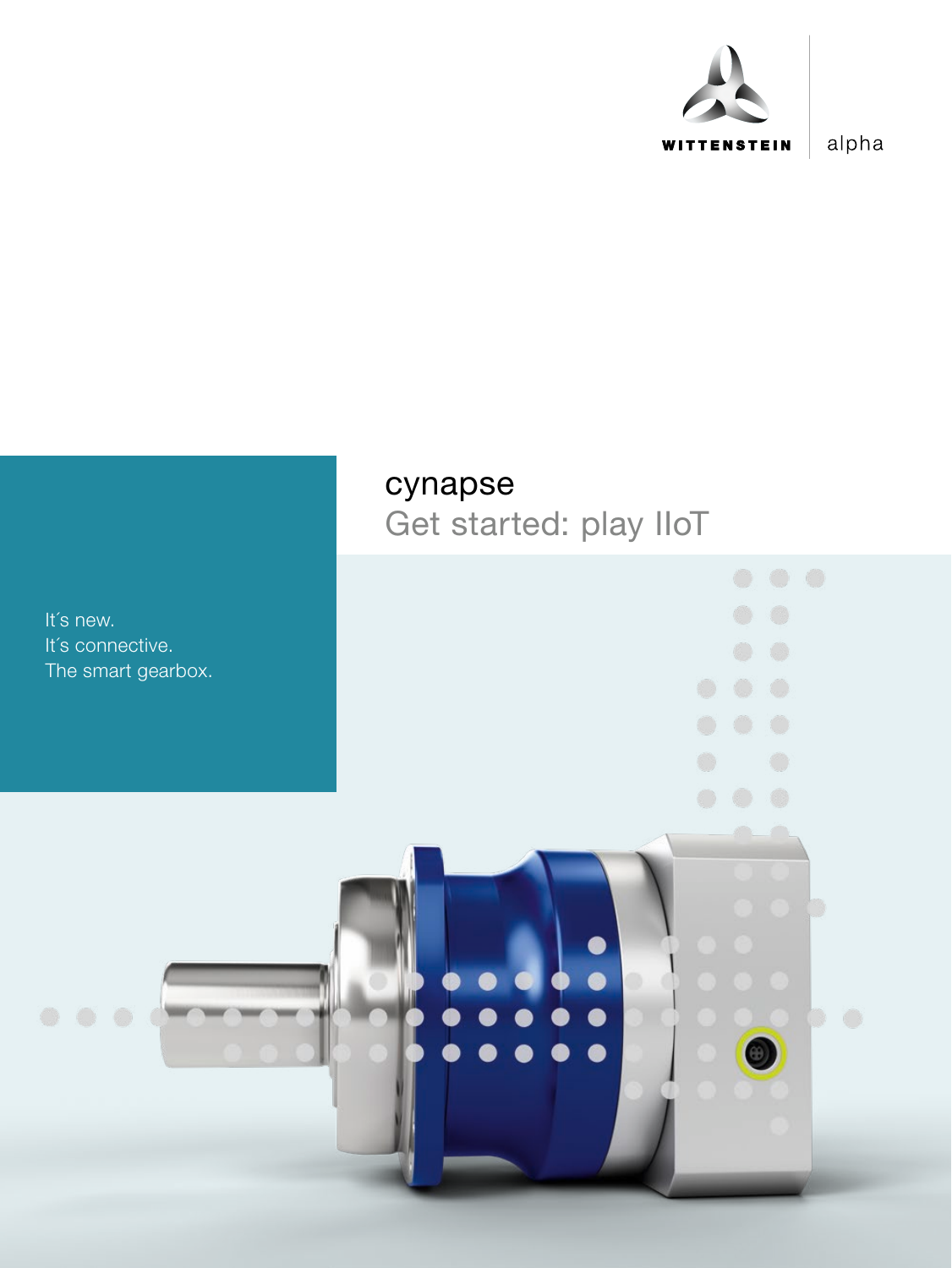## Unlimited connectivity:



#### Welcome to IIoT!

The Industrial Internet of Things (IIoT) is the global IT infrastructure of the future in industrial applications: by linking physical and virtual objects, you enable them to communicate interactively for you 24/7 and map process-relevant information. Using the virtual pool of knowledge which is created in this way, you can optimize processes effectively, reduce your manufacturing costs and make your operations generally more efficient. Play IIoT – cynapse is your connection to the digital world.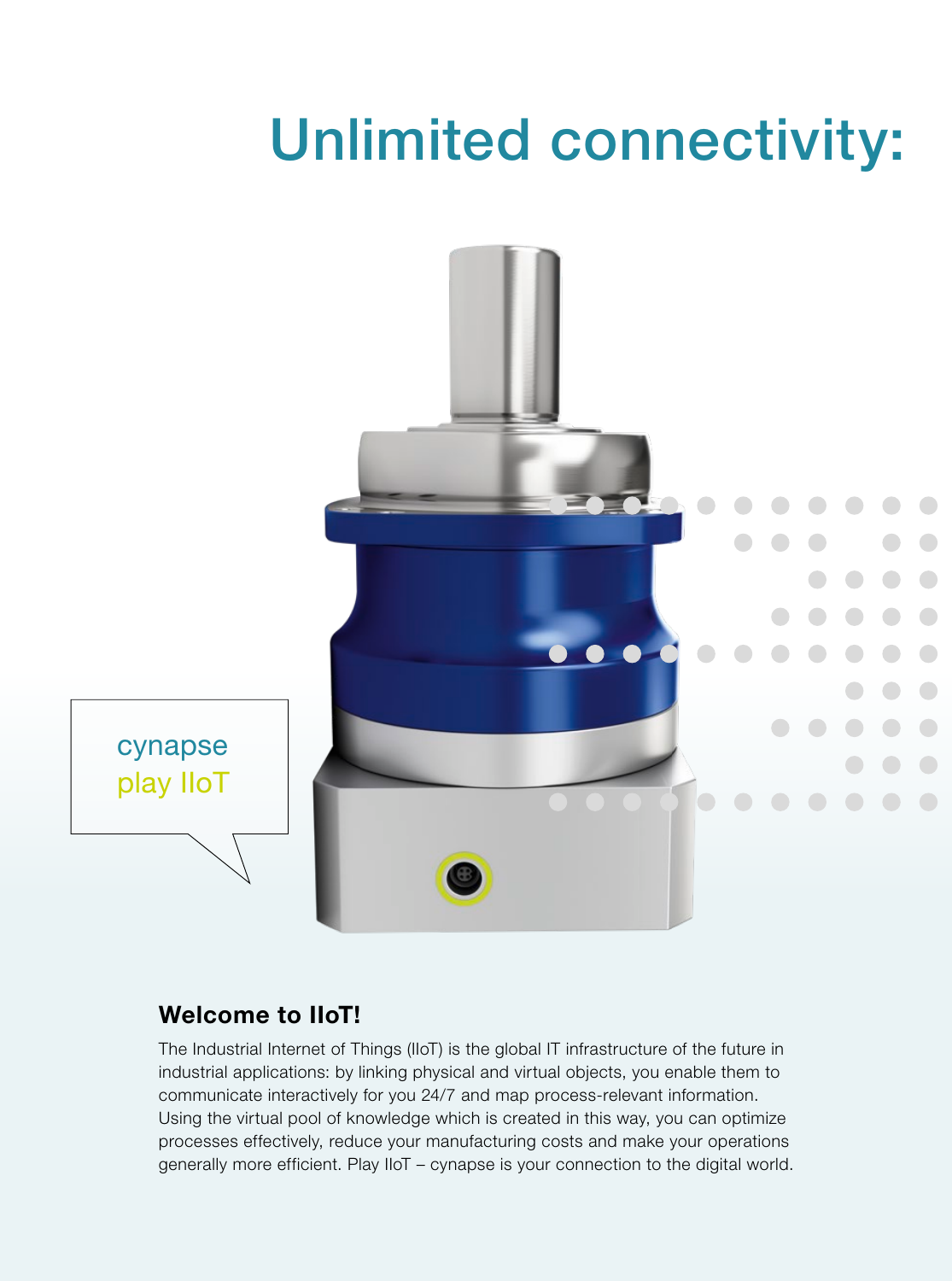# Your access to the digital world.

### 1 smart gearbox – 1,000 digital opportunities





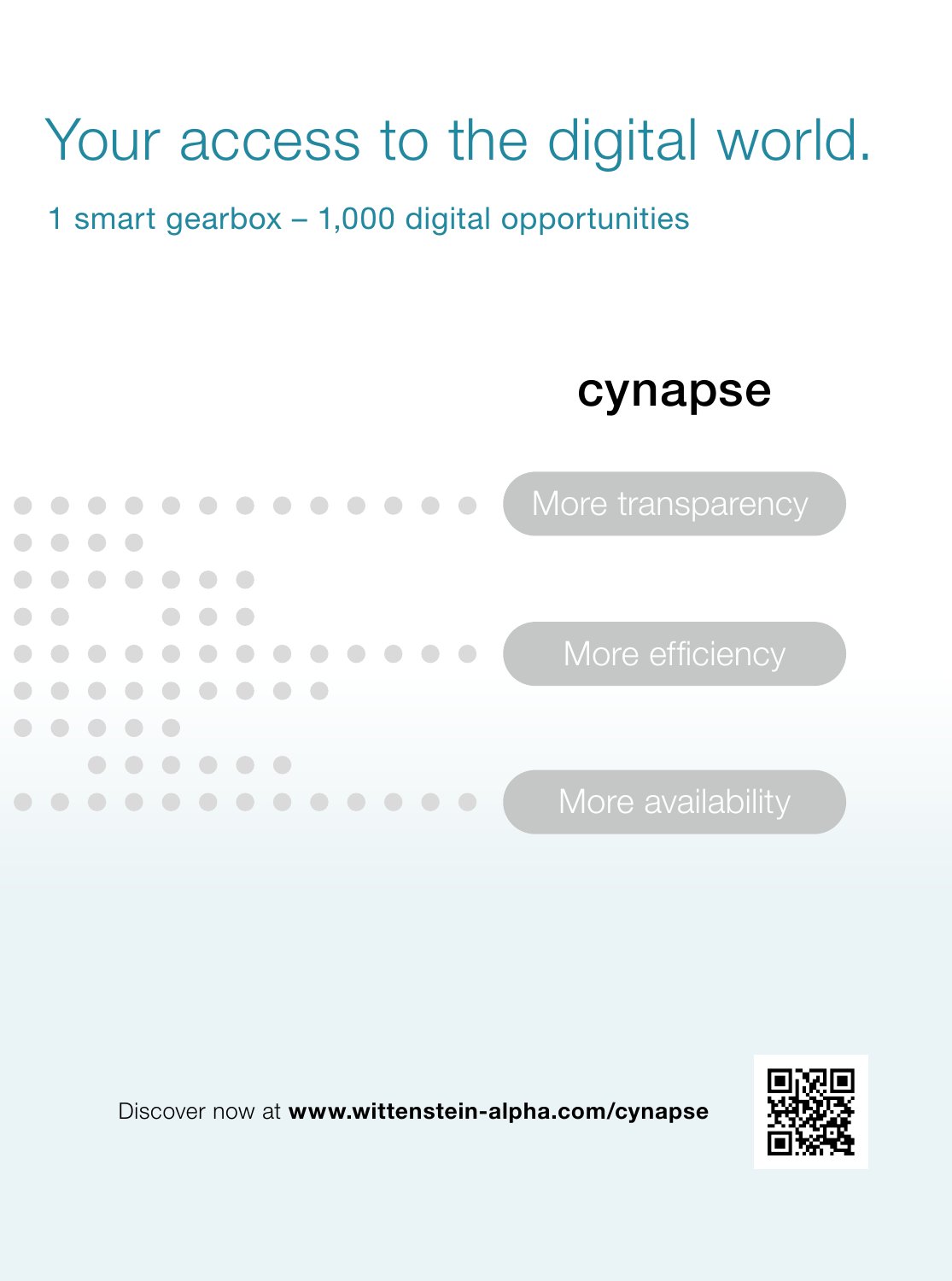## Smart, simple, fast: cynapse really works!

#### cynapse – How it works

cynapse provides a simple way to connect your gearbox to tomorrow's digital world. Using the connectivity of an IO-Link interface, a sensor module is integrated into the existing installation space. You then have access to measured variables such as temperature, vibration, operating hours and acceleration as well as product-specific information on the gearbox.



### Get more out of your gearbox:

- Get more functionality from the same space.
- Know all you need to know about the condition of your gearbox.
	- Gain access to information without having to mount any additional sensors externally.
-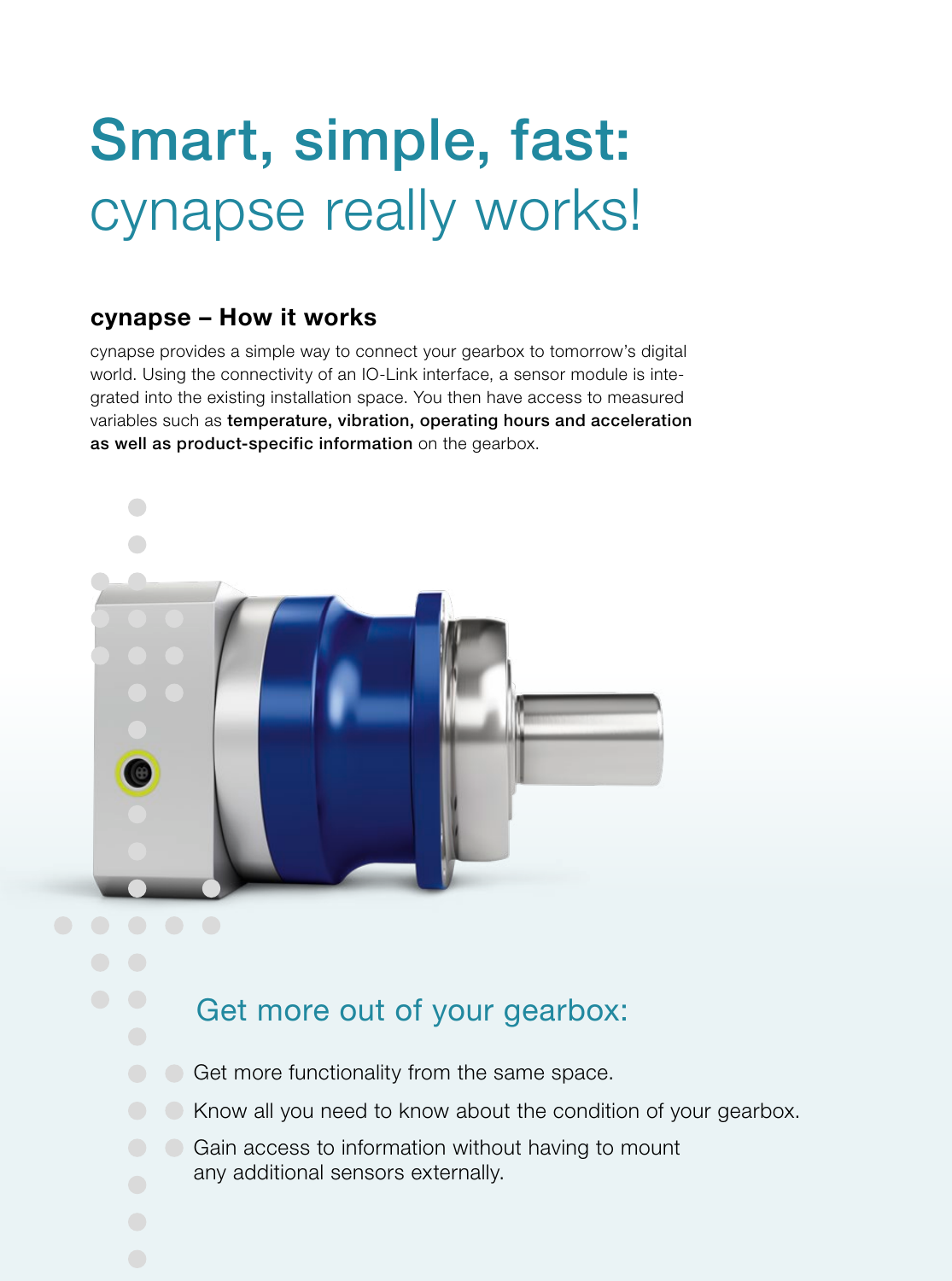## cynapse "speaks" to any standard system

### Integration without limits

Thanks to cynapse, the gearbox can now be implemented seamlessly in your system landscape with an integrated sensor module and an IO-Link interface. Existing drive solutions need no further modification – the new gearboxes are identical to the models in the WITTENSTEIN alpha Premium Line in terms of design, size and contour. Your products and preferred services can thus be customized very elegantly using the smart gearbox.

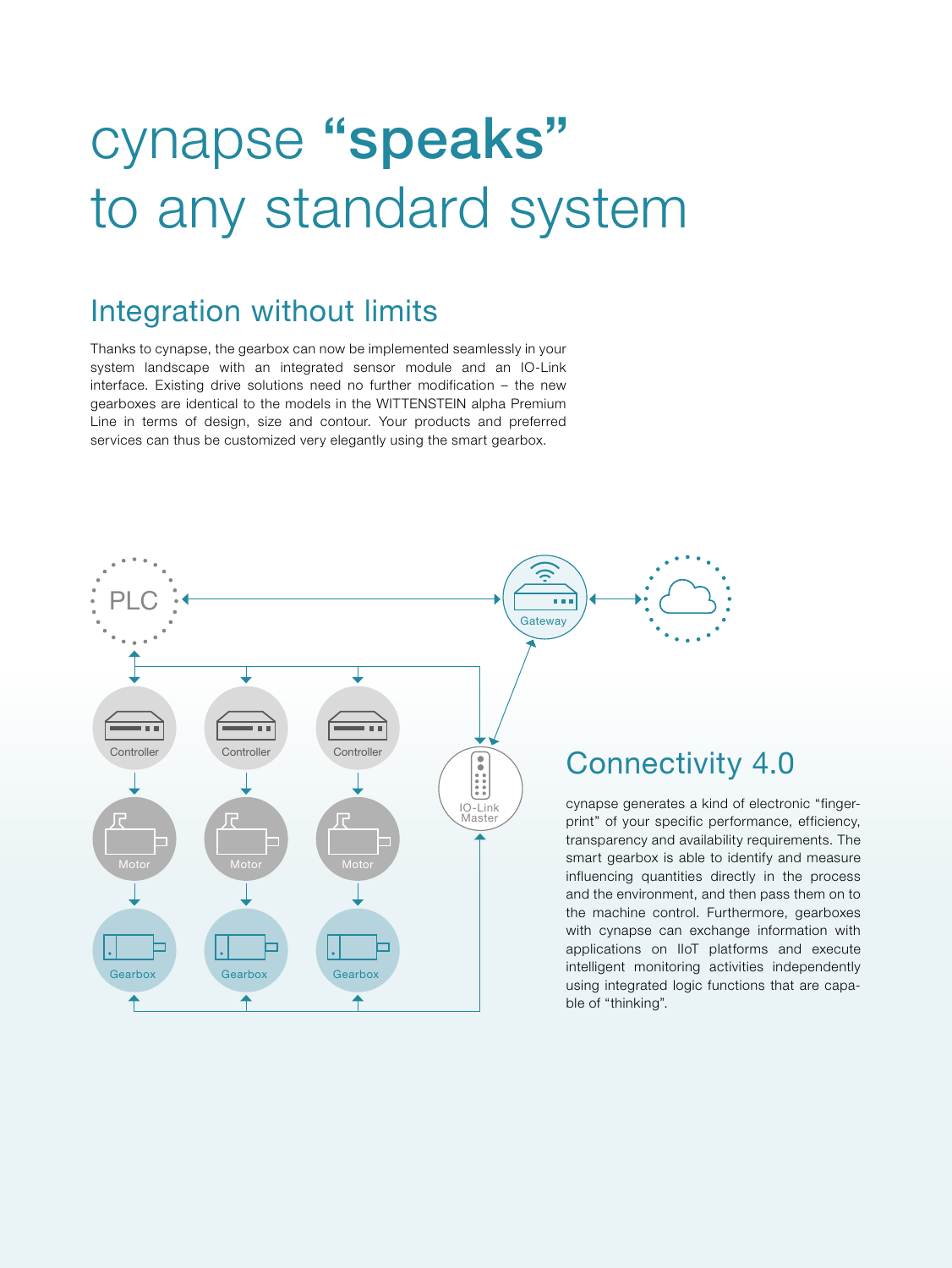## Play IIoT - Get connected!

GREGATE STATUS

#### PRODUCT IDENTIFICATION

The digital identification plate contains all relevant data needed for clear identification of your component.

∃∥®

### THRESHOLD MONITORING

Sensor values are easy to monitor based on predefined or customized thresholds. You are notified as soon as a limit value is exceeded.

)目



### cynapse



### DATA LOGGER

Data is collected and stored throughout your component's lifecycle – as the starting point for a meaningful data history.

or the complete lifecycl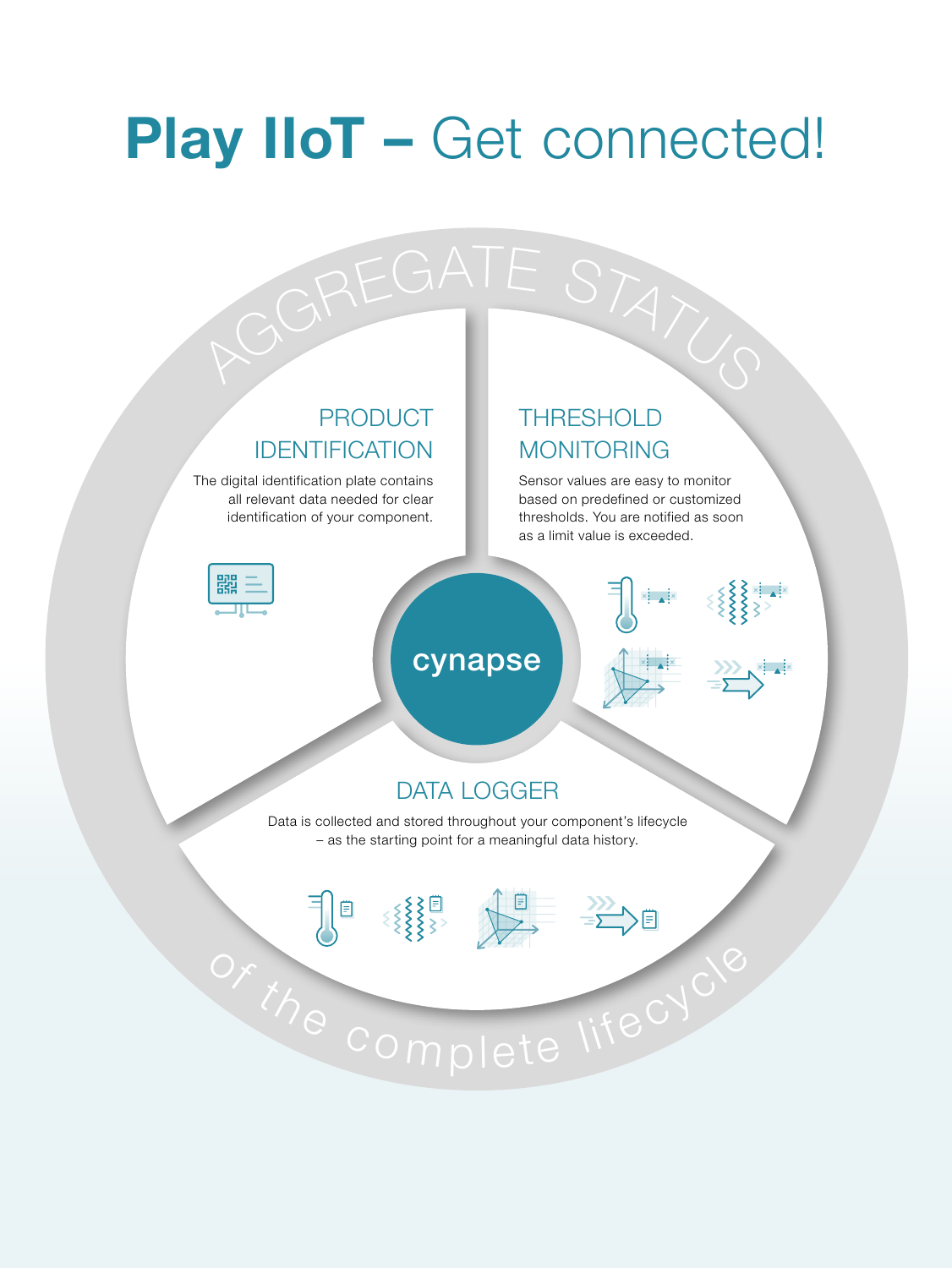#### Know what's happening when it happens!

Smart gearboxes measure temperatures and report overheating; they detect vibration and they count operating hours. They store and document all events linked to their use – all data relevant for preventative gearbox maintenance, for example, is supplied to you systematically. This minimizes the risk of gearbox damage and prevents machine downtime.

In short, cynapse makes a decisive contribution towards optimal machine availability and productivity.

### PRODUCT IDENTIFICATION



Digital identification

### THRESHOLD MONITORING